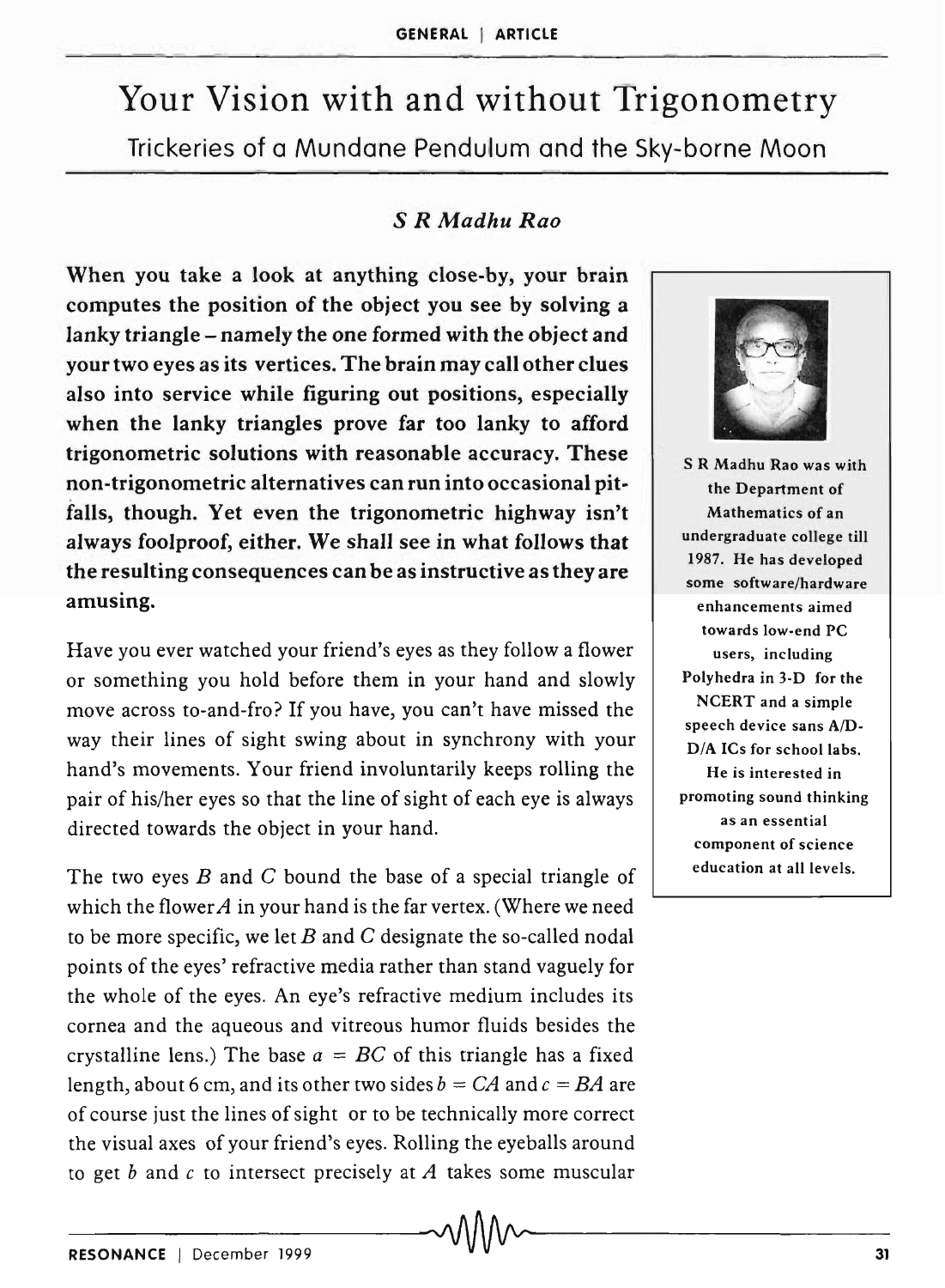Brain does have an in-built algorithm to carry out computation that enables it to sense the presence of A, the flower, unmistakably in a definite position 'out there in the space ahead'

Figure 1.



effort. The specific configuration of the eyeballs which this effort brings about tells your friend's brain exactly how wide the angles  $B = \angle CBA$  and  $C = \angle BCA$  are in the triangle under discussion. It is now clearly possible to determine the triangle's unknown sides *b* and *c* via the so-called sine-rule

$$
a/\sin\left(B + C\right) = b/\sin B = c/\sin C\tag{1}
$$

of elementary trigonometry. Your friend's brain does have an inbuilt algorithm to carry out an equivalent computation subconsciously, and it is this facility that enables it to sense the presence of A, the flower, unmistakably in a definite position 'out there in the space ahead' - rather than, say, somewhere inside the eyes themselves.

In order to determine when exactly the visual axes of its owner's eyes are both trained sharply on the flower  $A$ , your friend's brain first moves his/her eyeballs so as to bring  $A$ 's retinal images  $A<sub>B</sub>$ and *Ac* into two little pits of highest light-sensitivity called the foveae. Then it fine-tunes the eyeballs' orientations so that  $A_B$ and  $A_c$  are ultimately fused into a single visual entity in its perception. This fusion signals the placing of  $A_B$  and  $A_C$  almost pixel-by-pixel at precisely matching locations on the two retinas. (See *Box* 1 for some details.) Accordingly, when the fusion occurs, the centers of  $A_B$  and  $A_C$  perforce coincide with the

centers of the foveae. The visual axes  $A_B B$  and  $A_C C$  joining these<br>centers to the respective nodes of the two eyes must meet at the site of the original object  $A$ when extended outwards now *(Figure* 1).

## Peripheral Objects and their Instant **Triangulation**

It may well happen that quite a few other objects besides *A* have also cast their images on your friend's retinas. Consider one such additional object  $A'$  with its images  $A'_{B}$  and  $A'_{C}$ . Chances are  $B' = B - B$  :  $C' = C + \gamma$  that *A'* <sup>B</sup> and *A'* <sup>C</sup> have formed at disparate, unmatching retinal sites  $-$  quite often even out-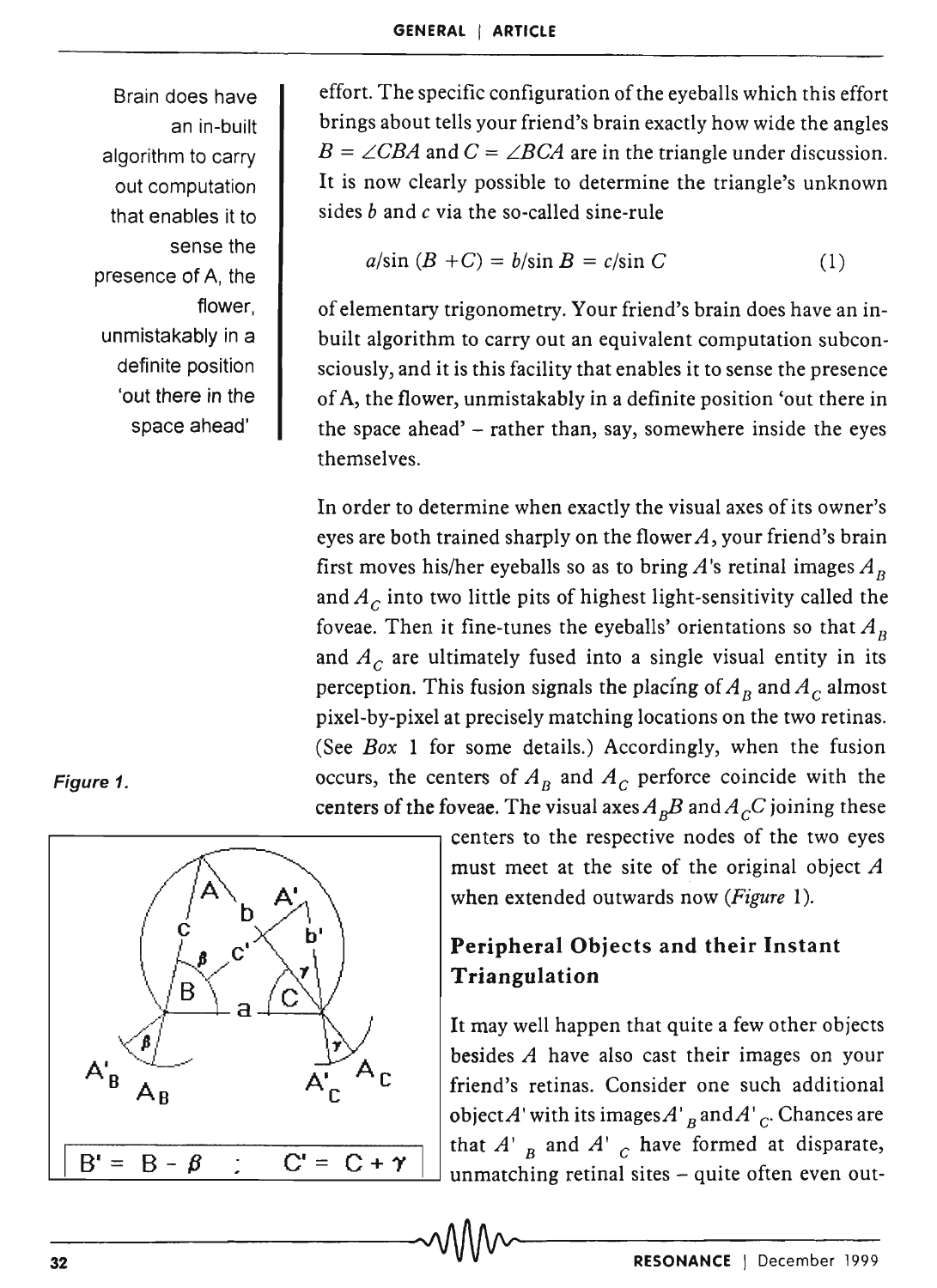#### Fusion of Retinal Images and the Horopter

Images of one and the same object forming on your two retinas are always sensed initially as two distinct visual entities. Hold the forefingers of your left and right hands one behind the other a little way apart. And hold them directly in front of your eyes at some convenient distance away. You will notice that when you gaze on the closer finger. the farther one looks double, and vice versa.

Your brain can fuse the corresponding images on your two retinas by rolling your eyeballs so as to bring these images pixel by pixel into what are supposed to be matching locations on the pair of retinas. Thus, in *Figure* 1, the images  $A<sub>R</sub>$  and  $A<sub>C</sub>$  of the principal object *A* are at the centers of the two retinas' foveae (which are matching locations), and therefore these appear properly fused. In contrast, the images  $A'_{B}$  and  $A'_{C}$  of the peripheral object  $A'$  usually form at unmatching locations, and this results in *A'* generally being seen double.

The question arises as to whether the images of both *A* and *A'* can sometimes co-fuse (each image-pair fusing separately. of course), and if so, under what conditions they might do so. A popular surmise in this connection is that *A'n* and *A'e* may be expected to fuse together if these images are equidistant from the already fused images  $AB$  and  $AC$  respectively - that is. if the angles  $\beta$  and  $\gamma$  are equal in *Figure* 1.

The locus of all peripherals *A'* whose retinal images co-fuse with those of *A* is known as a horopter. If the popular surmise mentioned above is correct, this horopter will have to be a circle - the circumcircle of our triangle  $ABC$ , in fact. (Can you figure out why?)

It looks like stumbling on some really cute clipping of school geometry at this point. In reality. however, the surmise is only approximately valid, and that too for objects in the immediate neighborhood of an onlooker's eyes. For more distant objects, unfortunately, the picture of the horopter as an elegant circle proves to be widely off the mark.

side the foveae. This generally precludes their visual fusion, so much so the object  $A<sup>T</sup>$  is quite often going to be seen double actually. (Such will be the case, at any rate, until the onlooker shifts gaze from  $A$  towards  $A'$  in surprise. This makes  $A'$  the central object and *A* a mere peripheral. It will then be the turn of *A* rather than  $A'$  to start looking double!). Yet,  $A'$  being only a peripheral object, its unfused appearance would not be a cause for much concern anyway. The vital question is whether the brain can now assess the spatial positions of all such sundries as  $A<sup>1</sup>$  in a flash. Can it do so without having to laboriously reorient the eyeballs towards the new objects one by one all over again?

It certainly can. For one thing, the very positions of the four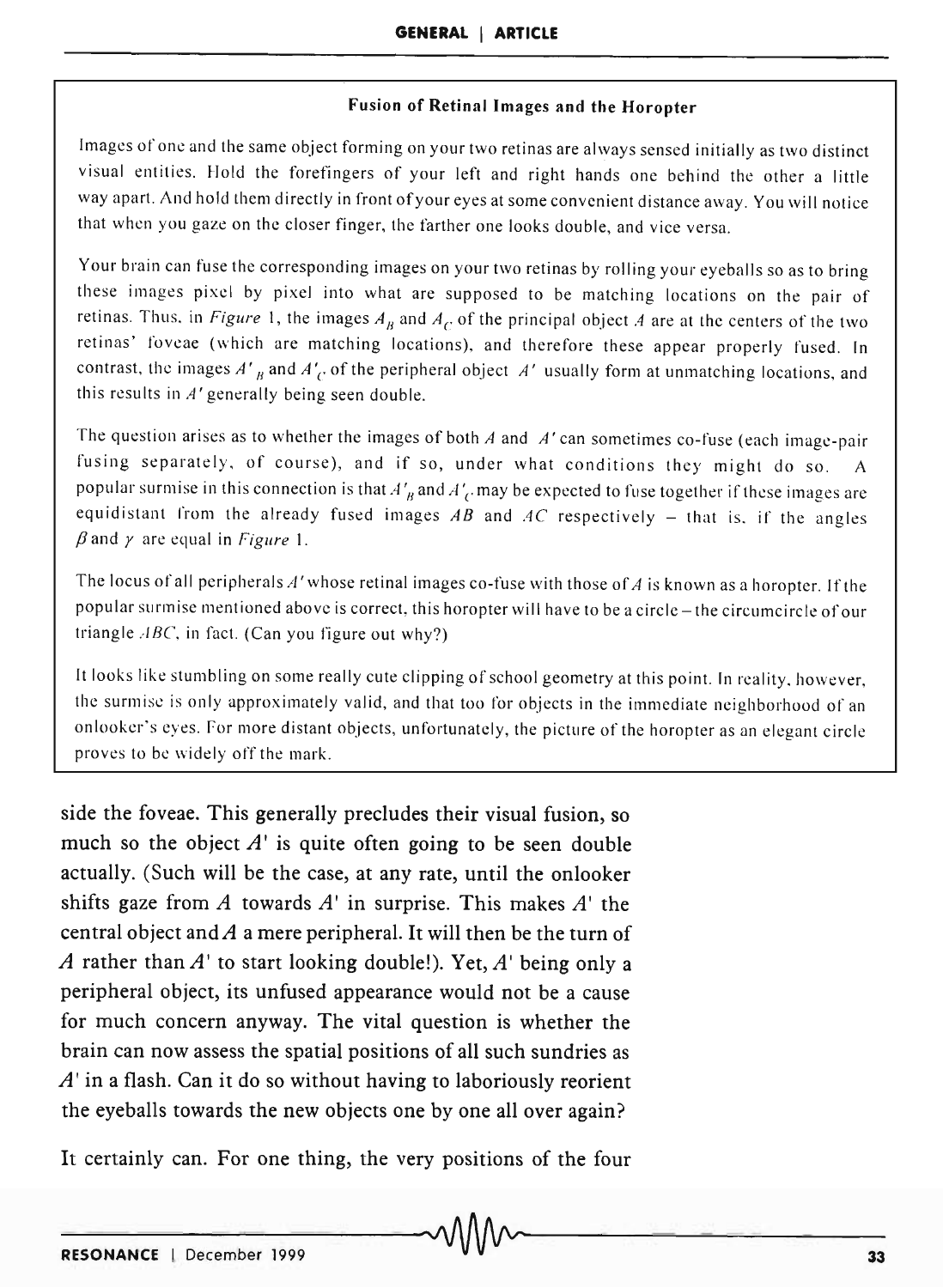It thus appears that the brain employs a two-fold strategy to sense spatial depths.

images  $A_B$ ,  $A'_B$ ,  $A_C$  and  $A'_C$  on the retinas hold complete information on their pair-wise angular separations

$$
\beta = \angle A \big|_{B} BA_{B} \text{ and } \gamma = \angle A \big|_{C} CA_{C}. \tag{2}
$$

For another, the angles  $B' = \angle CBA'$  and  $C' = \angle BCA'$  of the new triangle *A' BC* are related to the angles  $B = \angle CBA$  and  $C =$ *LBCA* of the old one *ABC* by simply

$$
B' = B - \beta \text{ and } C' = C + \gamma. \tag{3}
$$

(To alleviate tedious complications, we have in this context assumed all the eight points  $A, B, C, A', AB, A'B, AC$  and  $A'C$ to lie in a single horizontal plane.) Thanks to (2) and (3), the unknown sides  $b' = CA'$  and  $c' = BA'$  of the new triangle  $A'BC$ , too, can be determined by just the sine-rule

$$
a/\sin(B' + C') = b/\sin B' = c/\sin C'
$$
 (4)

These sides *b'* and c' cannot be termed visual axes in a strict technical sense now, but the loss of nomenclature does not detract in any way from the basic validity of elementary trigonometry.

It thus appears that the brain employs a two-fold strategy to sense spatial depths. It first works out the position of some central object A using a procedure akin to  $(1)$  after accurately setting up the eyeballs with orientations appropriate for the task. This is doubtless a relatively slow process, but later on the brain resorts to a fast algorithm on the lines of  $(2)$ ,  $(3)$  and  $(4)$  to compute the locations of a large number of peripheral objects A' all concurrently. Only this swifter component of the brain's strategy can explain how even a flash view of a real three-dimensional scene (or an equivalent hologram) often successfully evokes a high degree of genuine depth perception in most individuals.

Still, there can be occasions when the available visual cues are highly conflicting, and the brain feels reluctant to accept its own rapid reckonings. Wishing to be doubly sure, it might then prefer to plod along the slower route most of the time, even where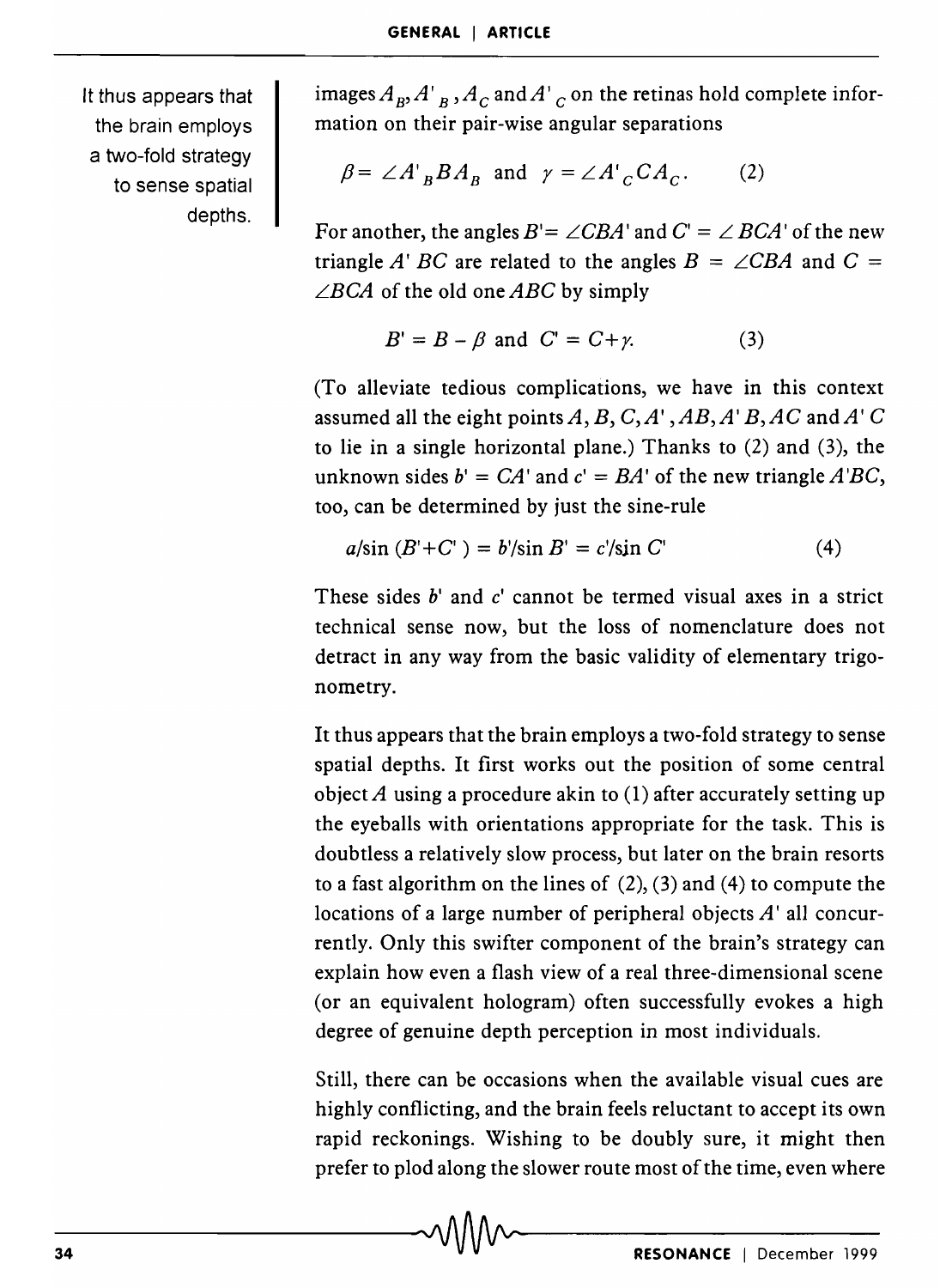only peripherals are involved. Be warned, therefore, that you will not find the brain in quite a hurry to swallow any and every trickery you might care to peddle before it in your experimental projects.

## Pulfrich's Deceptive **Pendulum**

We recommend that you contemplate the trigonometric basis of vision in a truly philosophical vein. When you do so, you will soon realize that at the start every object 'seen' is merely an inference. This is because the data needed for making the relevant computations are not gathered directly from the objects in the world outside, but come from just the images residing on the onlooker's retinas! You can therefore sometimes dupe the brain into inferring things that do not really exist  $-$  things that you cannot find, to be precise, at the positions and with the features your brain figures out for them in such illusory contexts.

One of the most striking examples of such a trickery goes by the name of Pulfrich's pendulum. The experiment is easy enough to be within the reach of even school-children. You just make a simple pendulum with a white-colored playing ball and swing it to-and-fro at close to eye-level in a vertical plane against an unobtrusive dark background. The lighting conditions must be good, of course. Your friend watches the ball's movements with both eyes wide open, but all the time holding a piece of colored cellophane paper (blue or red, and transparent) in front of only the right eye. It then turns out that, as against the strictly plane pendulum that you have taken pains to set up, what your friend sees is a conical one – with the ball seeming to describe an ovalshaped trajectory in a nearly level horizontal plane. Furthermore, the sense of the ball's motion as viewed from above appears to him/her to be unmistakably counter-clockwise!

The explanation? Naturally, it cannot be quite so simple as the demo itself has been. A pensive sidelight is that Pulfrich, who cracked the puzzle correctly, could never experience this illusion himself because he was one-eyed. Now *Figure 2a/Figure* 2b illusYou can sometimes dupe the brain into inferring things that do not really exist - things that you cannot find, to be precise, at the positions and with the features your brain figures out for them in such illusory contexts.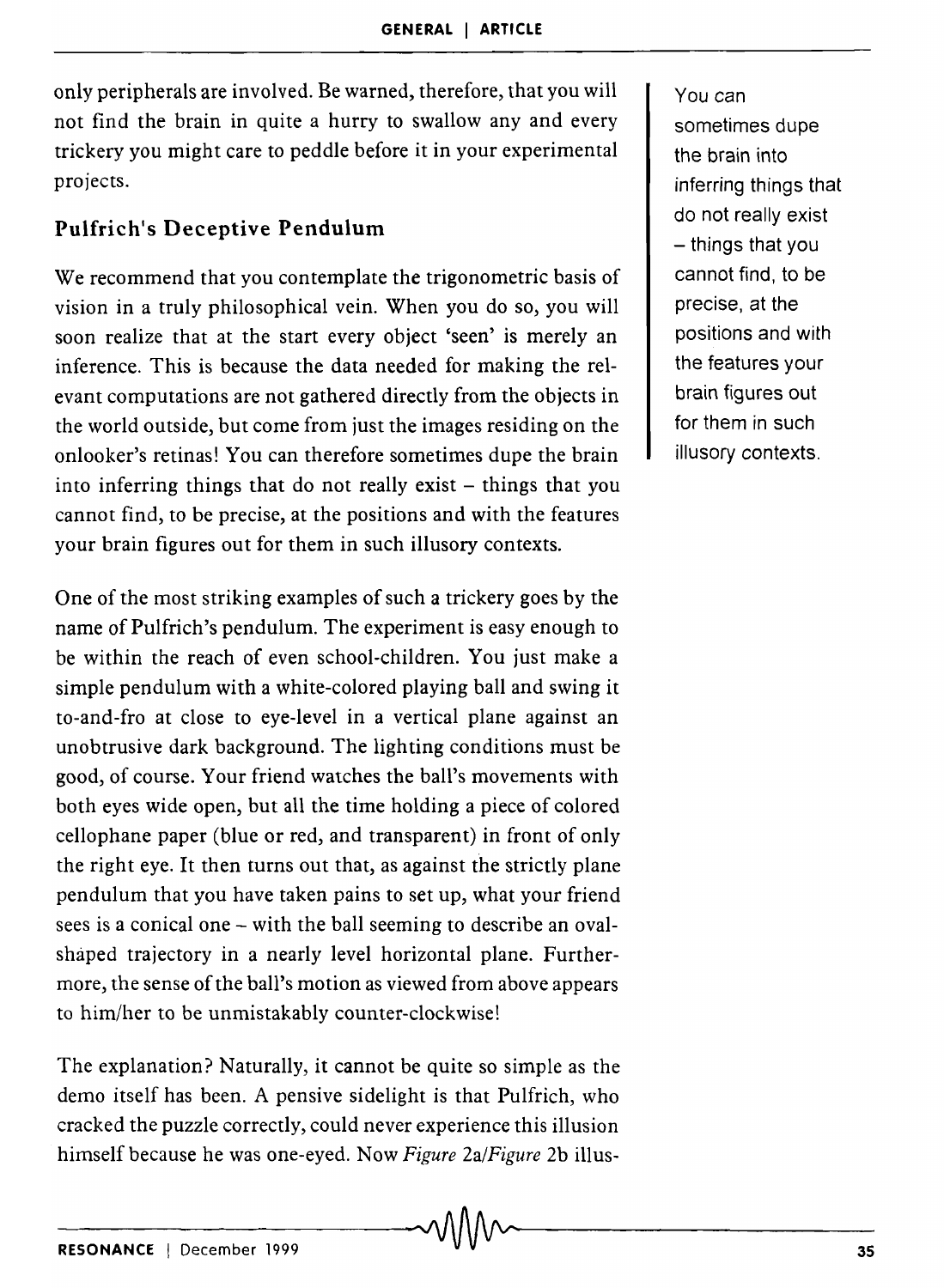Figure 2.



trates the actual genesis of the illusion. Suppose the pendulum's bob is currently *atR.* The bob located *atR* readily casts its images on the onlooker's retinas no doubt, but when can his/her brain begin to sense them actually? Not until a few milliseconds later, since the process depends on the occurrence of certain photochemical reactions and the transmission of nerve impulses. Moreover, the delay is going to be excessively longer in the case of the right retinal image since this one suffers from lack of brightness on account of the intervening cellophane filter  $F$ . Working backwards, therefore, you cannot but conclude that what the onlooker's brain is currently sensing is mere history, and history of two different eras, into the bargain. It is sensing the pendulum's left retinal image as it was produced on the left fovea when the bob was at  $Q$ , and the right one as produced on the right fovea when the bob was still farther behind  $-$  at  $P!$  As already elucidated at the outset, the brain's trigonometric algorithms do force it in this situation to perceive a phantom bob at  $A$ , the intersection of the corresponding visual axes  $BQ$  and  $CP$ .

Brain begins to sense not until a few milliseconds later, since the process depends on the occurrence of certain photochemical reactions and the transmission of nerve impulses.

We conclude our discussion of Pulfrich's illusion with a little poser which our readers should find it easy to resolve: What happens if the cellophane filter is held in front of the left eye instead of the right?

#### Shadows with the Third Dimension Added in

You are of course familiar with shadows as two-dimensional objects. Can you make them look three-dimensional instead? Surprisingly, the answer is yes, and the experimental design to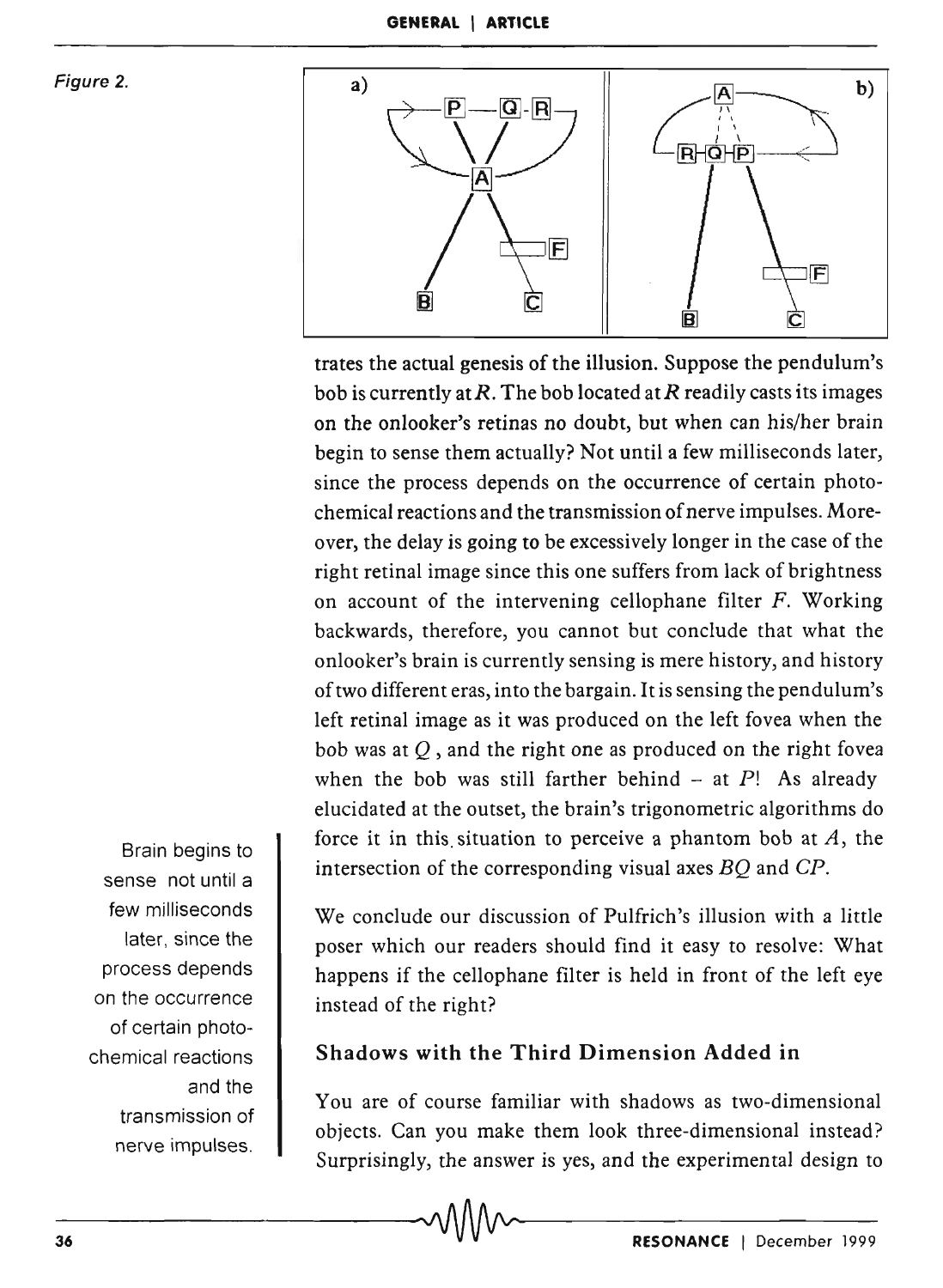achieve this result is again well within the reach of school-<br>children.  $\boxed{(\widehat{B}^{\sim}) \mid (\widehat{C}^{\sim})}$  Lamps

Set up two incandescent lamps  $B^{\sim}$  and  $C^{\sim}$  with short filaments some 3 - 6 cm apart in a dark room. *(Figure 3).*  Automobile lamps of 12V 20-40W rating housed in suitable enclosures should be a good choice, but other possibilities are not excluded. Use no reflectors. The distance between the lamps should preferably be made variable Pass the light given out by  $B \sim$  through an orange filter, and that given out by  $C \sim$  through a greenish-blue filter. (You can prepare these filters by combining a layer or two of pink cellophane and yellow cellophane cut up in handy little squares for use with  $B \tilde{\ }$ , and similarly of blue cellophane and green cellophane for use with  $C \sim$  Let some skeletal object  $A \sim$  intercept the filtered rays of light to cast Figure 3. its shadows *P* and Q on a screen *S* made of white cloth/paper and

placed a meter or so away from the pair of lamps.

You now look at the shadows P and Q from the other side of  $S$ , but with a specially prepared viewer. The viewer must have an orange filter  $F_B$  against the left eye and a greenish-blue filter  $F_C$ against the right one. These filters (which again can be fabricated with cellophane) should be so designed that the shadow *P* totally disappears from view when inspected with  $F_B$ , and Q also likewise totally disappears when scanned through  $F_c$ . With the viewer donned, therefore, only P's image forms on your right retina, and only  $Q$ 's on your left retina. This prompts your brain to orient your eyeballs so that these images are moved into matching locations in the respective foveae and fused. You now end up seeing, at the intersection of the visual axes *BQ* and *CP,*  a single phantom shadow A suspended in space in all its stereoscopic 3-D glory! And what's more, the phantom  $A$  would seem to have occultist links with its mundane originator  $A \sim \text{in}$  a manner redolent of folk-tale fancies. Ask someone to move the tangible  $A$  slowly towards the lamps, and you will notice its disembodied formA menacingly approaching your eyes instead. We only hope you will still keep from panicking, right?





You now end up seeing, at the intersection of the visual axes BQ and *CP,* a single phantom shadow A suspended in space in all its stereoscopic 3-D glory!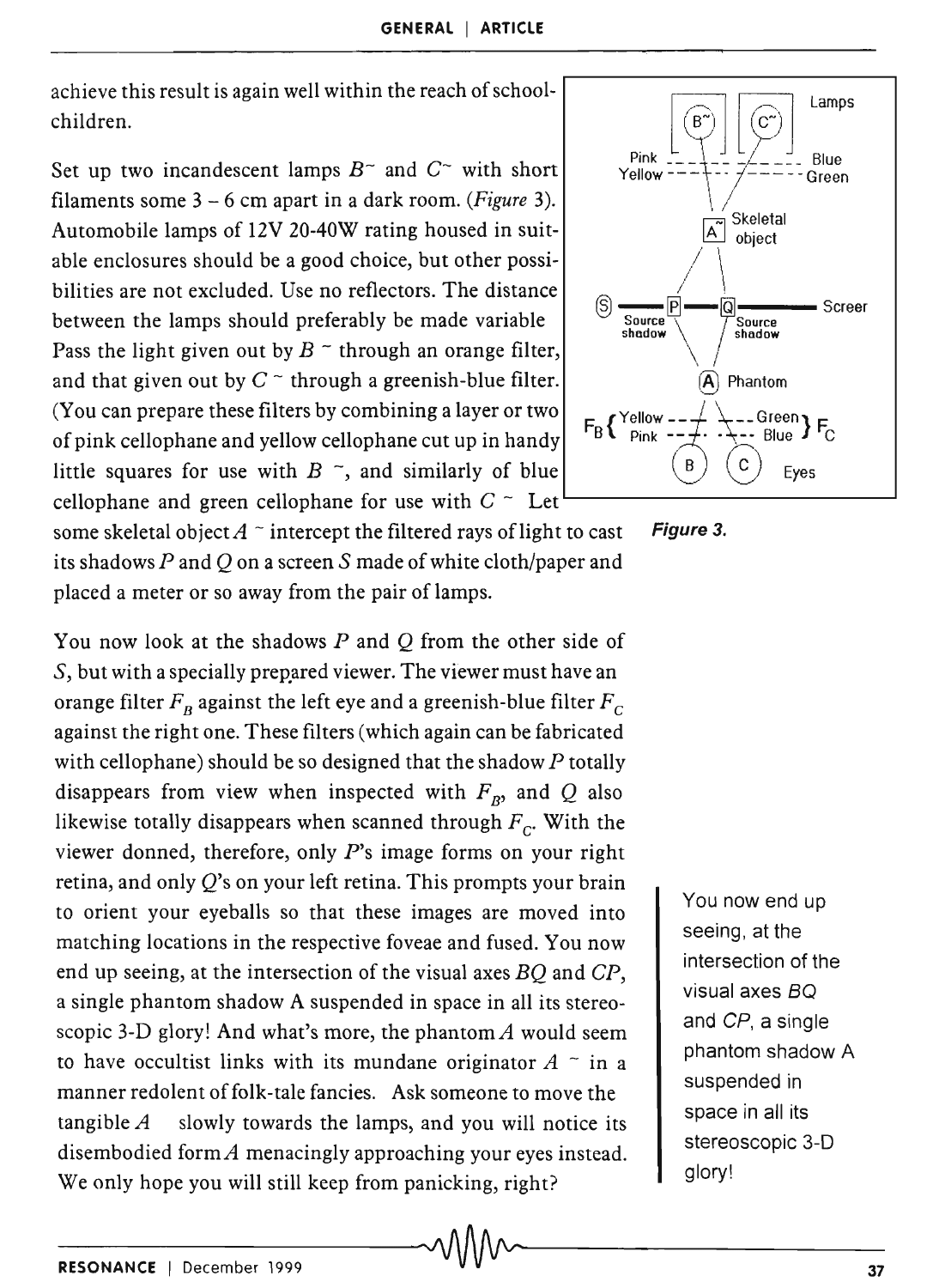### **An Age-Old Trick the Moon in the Sky Plays**

When it comes to grappling with the far-away moon, the trigonometric route (with a baseline of mere 6 cm separating your eyes) can be of no avail to your brain. Still, functioning in its subconscious mode, it resolutely believes in its primordial intimation that the moon and the stars are in the sky after all, and tries to put two and two together as best it can from this position.

Of what shape is the sky? Perhaps you feel certain that the sky must indeed be a hemispherical dome, for this is what you have been told all along. Your subconscious brain doesn't agree, however. Its conviction is that the sky considered as a segment of a sphere is far less than a hemisphere in size and shape. To make yourself absolutely sure about this amazing truth, just move into a vast plain field with uncluttering landscape around and watch the sky. The blue sky should appear to you then  $-$  especially then, that is  $-$  as just one-half of a hemisphere or thereabouts.

Why does it appear so? Well, we can only speculate. What you see as the vast blue sky by day is of course just the sun's light scattered by countless molecules and other particles drifting about in the atmosphere. To get a crude picture, therefore, you might think of the sky as a periphery of sorts of the atmosphere surrounding us. It should occasion no surprise at all on this view that the 'height of the zenith *OZ'* should be far less in extent than the 'distance of the horizon *OH' (Figure* 4;0 designates here the position of the observer). But then all our knowledge about the atmosphere, and about the scattering of light taking place in it, is of a highly sophisticated genre. By which route could a naive subconscious brain have ever accessed it at all, in the first place?

Again we can only speculate. Artists sometimes use a technique called aerial perspective to suggest varying distances. They depict things which are close at hand with a high degree of clarity, but draw remote objects in hazier styles. One of the cues prompting the brain's decision  $OZ < OH$  could be just this aerial perspective operating in the sky's context – for do not things near

The blue sky should appear to you then $$ especially then, that is  $-$  as just one-half of a hemisphere or thereabouts.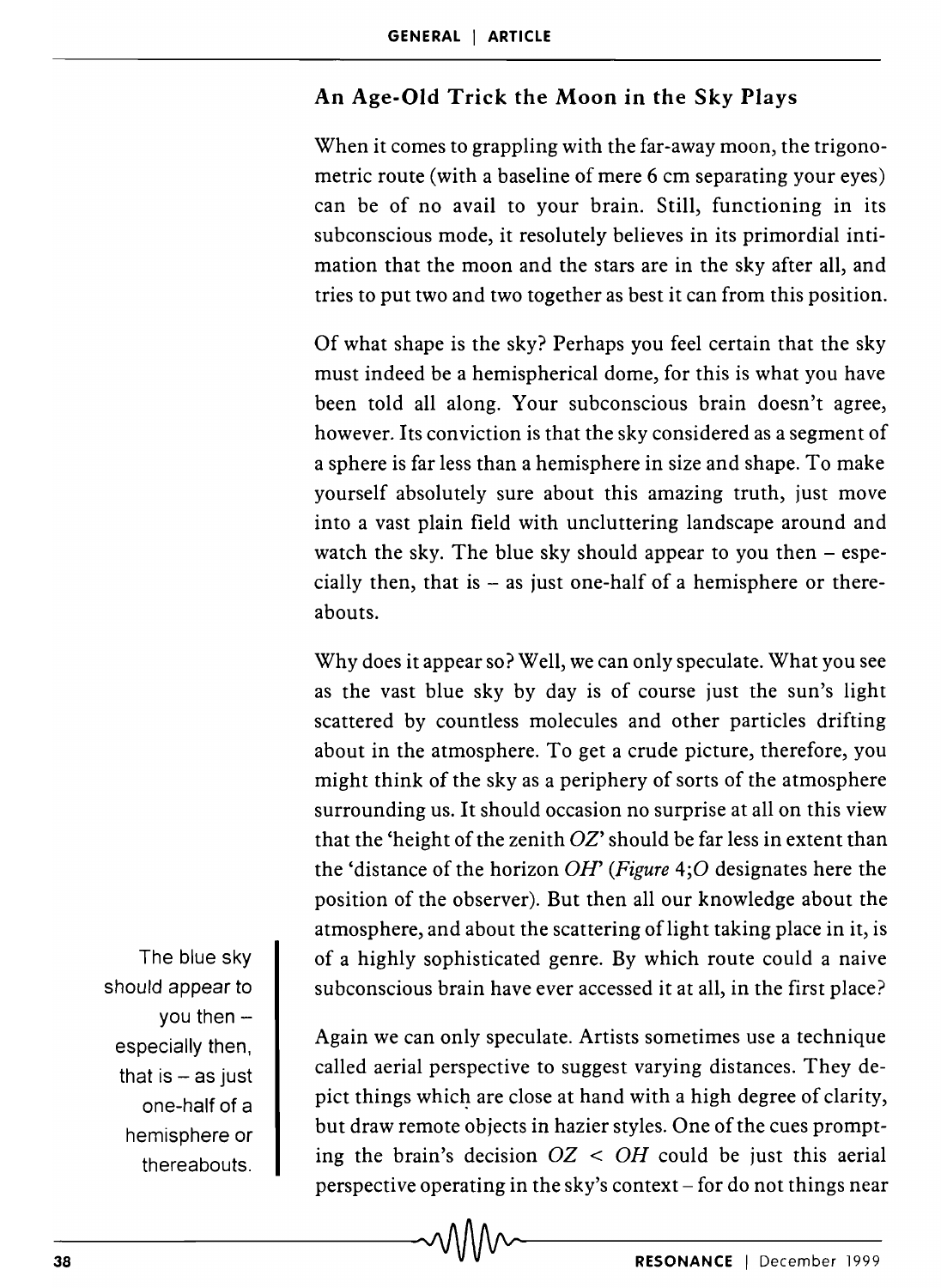Figure 4.



H, the horizon, generally look hazy? Yet another very crucial factor contributing to the same decision seems to originate from the pattern of clouds seen in different regions of the sky. The average cloud at  $Z$  casts a vastly bigger image on your retinas than its counterpart near  $H$ , suggesting that  $Z$  after all should be a closer site than  $H$ . These explanations appear plausible at least qualitatively. As for quantitative corroboration, the brain really cannot probe all the way up to the atmospheric limits in the direction of the horizon. It must stop short at the point where a clear vision of clouds and other atmospheric objects becomes impossible due to fog and diminished size.

This results in a much overestimated value of the fraction *OZ/ OB* as compared to what the atmospheric studies indicate. Yet on the whole the subconscious brain's perception of the sky would appear to be admirably good thus far. It is only in a subsequent step that the brain errs and unwittingly slips into a big illusion.

The illusion sets in when your brain endeavors to paste the moon and the stars on the sky that it has so meticulously conjured up. *Figure* 4 depicts the real rising moon as the disk *XK,* and the real moon overhead likewise as *YL.* Your brain's spontaneous decision, however, is that no moon can ever belong in a station other than the sky! It therefore persuades itself to sense *XK* and *YL* in